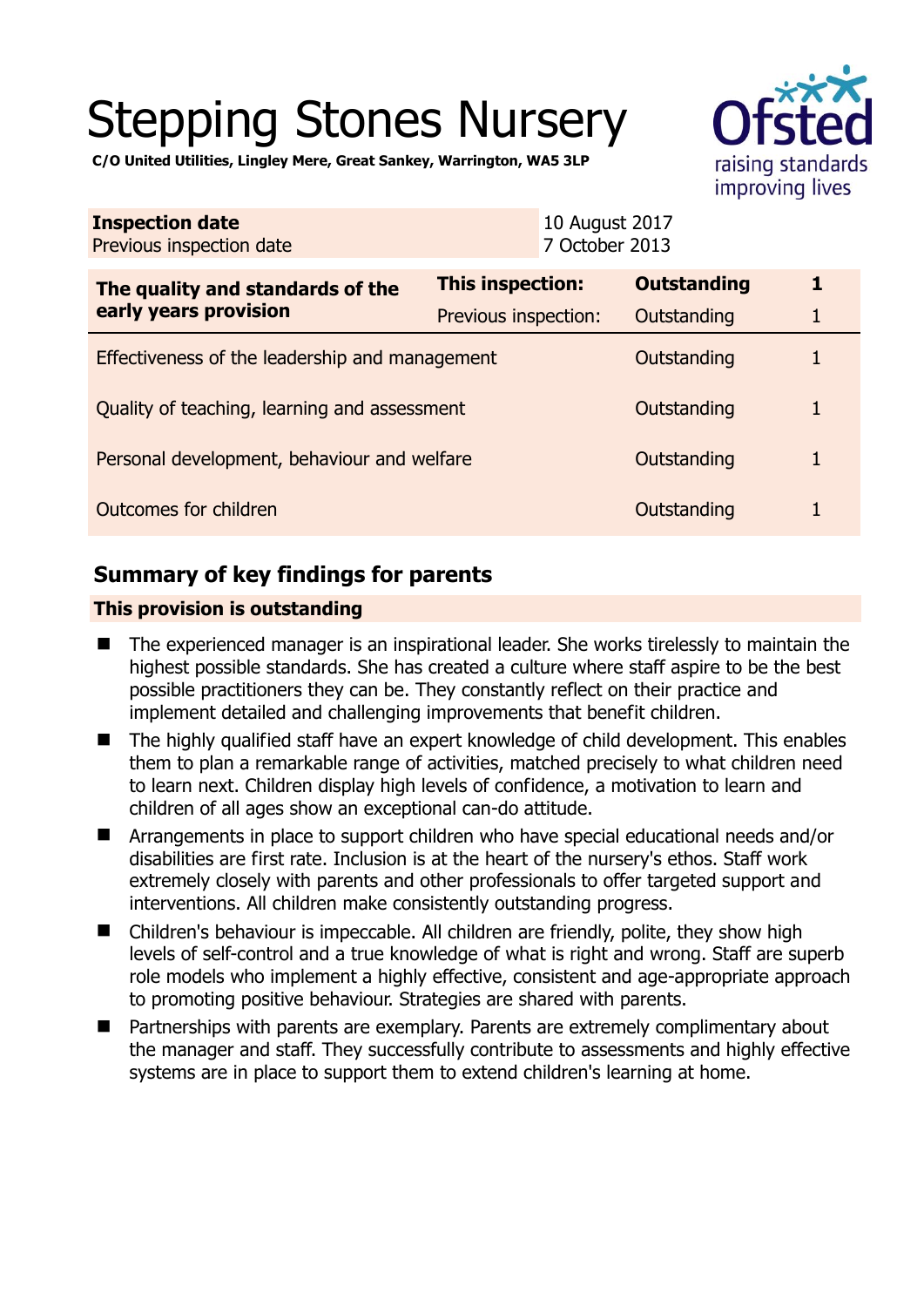## **Inspection activities**

- The inspector observed the quality of teaching during activities and free play. She assessed the impact this has on children's learning.
- The inspector viewed a range of documentation, including a sample of policies and procedures, children's admission records, assessment records and evidence of the suitability of staff working in the nursery.
- The inspector observed a planned activity with the nursery manager and they jointly evaluated the teaching.
- The inspector spoke to children and staff at appropriate times during the inspection.
- The inspector spoke to a number of parents and she took account of their views.

## **Inspector**

Savine Holgate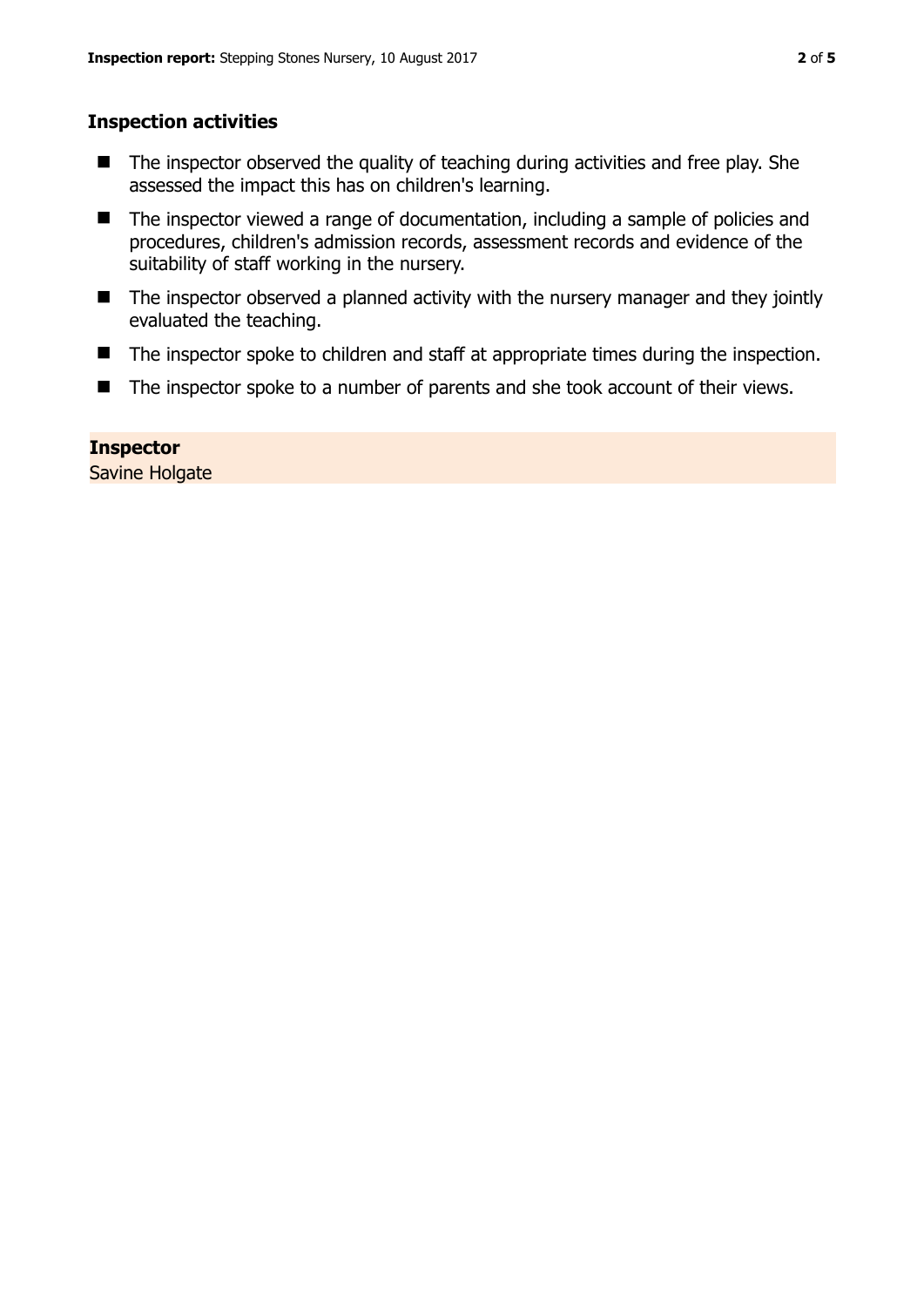## **Inspection findings**

#### **Effectiveness of the leadership and management is outstanding**

Safeguarding is effective. Children's safety is given high priority. Staff knowledge of child protection procedures is excellent. The manager ensures that the environment is safe and secure at all times. She meticulously monitors children's accidents. She conducts assessments of the common causes and plans are implemented to reduce further risks. The manager ensures that staff ratios are maintained and staff provide excellent supervision for children. A high percentage of staff are trained in paediatric first aid. This helps them to respond immediately in the event of a first-aid emergency. The manager uses her expert skills and knowledge to support and coach staff through detailed feedback on practice and supervision sessions. Bespoke training plans are implemented for individual staff members. The dedicated manager strives for excellence. Training is highly beneficial. For example, following on from training on outdoor play she has worked relentlessly with staff to develop inspirational opportunities for children outdoors. Despite this, the manager has plans to enhance the outdoor provision even further.

#### **Quality of teaching, learning and assessment is outstanding**

Staff make regular, accurate and precise assessments of children's learning. These are moderated by senior staff and children's progress is closely monitored by the manager. Staff engage babies in exciting rhythm and movement sessions. Babies become deeply immersed and involved as they use a range of resources to explore sounds. This helps to develop their concentration, listening and attention skills. Toddlers are eager to join in with animated story times. The environment is carefully planned and helps to bring the story to life. Children confidently join in with familiar parts of the story. They embark on a journey in the garden where they balance on beams, jump onto numbers and find hidden pictures. This activity supports children in all areas of learning. Pre-school staff ask children to use their imagination to create their own jungle animal. Superb questioning helps children to extend their thinking skills. Children capably write simple sentences based on their imaginative animals. This helps them to develop creative writing skills.

#### **Personal development, behaviour and welfare are outstanding**

All children are extremely happy, settled and attached to their key person. Care practices are highly individualised and children are self-motivated and involved. For example, children requiring medical care are confident in routines and staff treat them with the upmost respect. Staff are highly skilled at supporting children to take manageable risks. Pre-school children are involved in risk assessments and their understanding of how to look after themselves is excellent.

#### **Outcomes for children are outstanding**

All children make consistently outstanding levels of progress. Many children are working above their expected age bands. Pre-school children show exceptional mathematical and literacy ability. Babies and toddlers are highly motivated to learn and display wonderful levels of concentration. Children are exceptionally well prepared for school.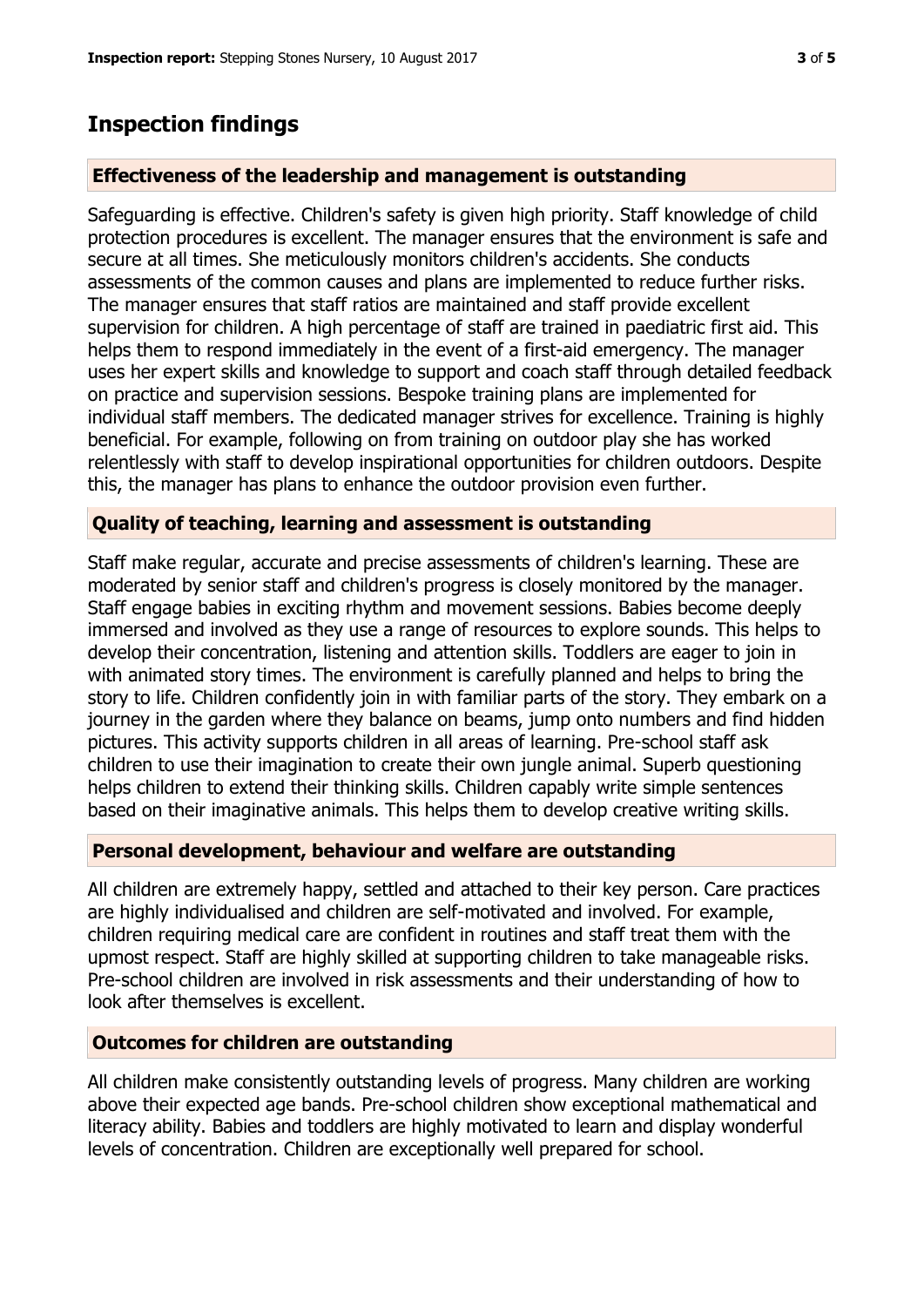# **Setting details**

| Unique reference number                             | EY292630                        |
|-----------------------------------------------------|---------------------------------|
| Local authority                                     | Warrington                      |
| <b>Inspection number</b>                            | 1110623                         |
| <b>Type of provision</b>                            | Full-time provision             |
| Day care type                                       | Childcare - Non-Domestic        |
| <b>Registers</b>                                    | Early Years Register            |
| Age range of children                               | $0 - 5$                         |
| <b>Total number of places</b>                       | 98                              |
| <b>Number of children on roll</b>                   | 131                             |
| Name of registered person                           | Little Acorns Nurseries Limited |
| <b>Registered person unique</b><br>reference number | RP535314                        |
| Date of previous inspection                         | 7 October 2013                  |
| <b>Telephone number</b>                             | 01925712683                     |

Stepping Stones Nursery registered in 2004. The nursery employs 29 members of childcare staff. Of these, most hold appropriate early years qualifications at levels 2 and above. Three members of staff are unqualified. The nursery opens from Monday to Friday, all year round from 8am until 6pm. The nursery provides funded early education for two-, three- and four-year-old children.

This inspection was carried out by Ofsted under sections 49 and 50 of the Childcare Act 2006 on the quality and standards of provision that is registered on the Early Years Register. The registered person must ensure that this provision complies with the statutory framework for children's learning, development and care, known as the early years foundation stage.

Any complaints about the inspection or the report should be made following the procedures set out in the guidance 'Complaints procedure: raising concerns and making complaints about Ofsted', which is available from Ofsted's website: www.gov.uk/government/organisations/ofsted. If you would like Ofsted to send you a copy of the guidance, please telephone 0300 123 4234, or email enquiries@ofsted.gov.uk.